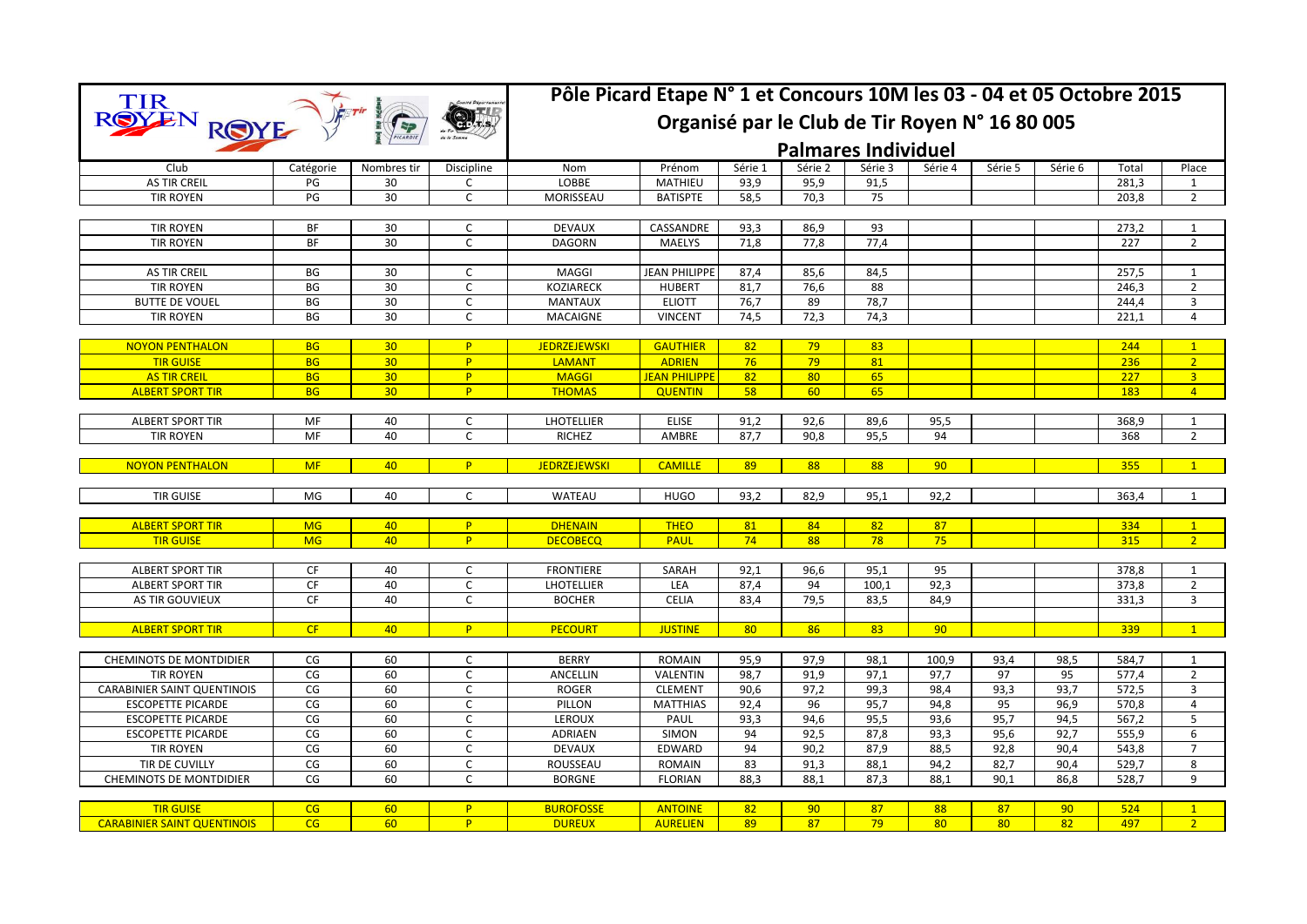| <b>TIR</b>                         | Pôle Picard Etape N° 1 et Concours 10M les 03 - 04 et 05 Octobre 2015 |    |                |                    |                             |       |       |       |       |       |       |       |                         |  |
|------------------------------------|-----------------------------------------------------------------------|----|----------------|--------------------|-----------------------------|-------|-------|-------|-------|-------|-------|-------|-------------------------|--|
|                                    | Organisé par le Club de Tir Royen N° 16 80 005                        |    |                |                    |                             |       |       |       |       |       |       |       |                         |  |
|                                    |                                                                       |    |                |                    | <b>Palmares Individuel</b>  |       |       |       |       |       |       |       |                         |  |
| <b>TIR ROYEN</b>                   | CG                                                                    | 60 | P              | <b>DESACHY</b>     | <b>LUCAS</b>                | 78    | 83    | 83    | 83    | 86    | 75    | 488   | $\overline{\mathbf{3}}$ |  |
| <b>ALBERT SPORT TIR</b>            | CG                                                                    | 60 | P              | <b>THOMAS</b>      | <b>ADRIEN</b>               | 52    | 39    | 50    | 55    | 48    | 32    | 276   | $\overline{4}$          |  |
|                                    |                                                                       |    |                |                    |                             |       |       |       |       |       |       |       |                         |  |
| <b>TIR ROYEN</b>                   | JF                                                                    | 40 | $\mathsf{C}$   | <b>BOULONGNE</b>   | MELANIE                     | 99,6  | 100,1 | 97,5  | 96,4  |       |       | 393,6 | 1                       |  |
| <b>TIR GUISE</b>                   | JF.                                                                   | 40 | P.             | <b>MOURIN</b>      | <b>CAROLINE</b>             | 84    | 89    | 85    | 84    |       |       | 342   | $\overline{1}$          |  |
|                                    |                                                                       |    |                |                    |                             |       |       |       |       |       |       |       |                         |  |
| <b>TIR ROYEN</b>                   | JG                                                                    | 60 | C              | PAJACZKOWSKI       | <b>ANTHONY</b>              | 102.4 | 102.7 | 102,6 | 104.1 | 101,2 | 100   | 613   | 1                       |  |
| RALLIEMENT DE MARGNY               | JG                                                                    | 60 | $\mathsf{C}$   | MASSIASSE          | <b>JULIEN</b>               | 99,8  | 100.3 | 100.5 | 99,3  | 102.1 | 99,9  | 601.9 | $\overline{2}$          |  |
| <b>ESTREBOEUF</b>                  | JG                                                                    | 60 | C              | AVISSE             | <b>AUDRIC</b>               | 100,1 | 99,9  | 101   | 101   | 98.1  | 99,5  | 599,6 | $\overline{3}$          |  |
| <b>AS TIR CREIL</b>                | D <sub>1</sub>                                                        | 40 | $\mathsf{C}$   | SCHAMMEL           | NATHALIE                    | 103.4 | 100.5 | 99,6  | 98,6  |       |       | 402.1 | $\mathbf{1}$            |  |
| <b>TIR ROYEN</b>                   | D <sub>1</sub>                                                        | 40 | $\mathsf{C}$   | DA COSTA           | <b>CINDY</b>                | 94,4  | 94,5  | 96,8  | 99,5  |       |       | 385,2 | $\overline{2}$          |  |
| <b>CIBLE CLERMONTOISE</b>          | D <sub>1</sub>                                                        | 40 | $\mathsf{C}$   | <b>PION</b>        | <b>EMILIE</b>               | 98,1  | 88,6  | 92,3  | 93,1  |       |       | 372,1 | $\overline{3}$          |  |
| <b>TIR ROYEN</b>                   | D <sub>1</sub>                                                        | 40 | $\mathsf{C}$   | <b>RICHEZ</b>      | SANDRA                      | 77,8  | 77,3  | 85,9  | 69,4  |       |       | 310,4 | 4                       |  |
| AS TIR GOUVIEUX                    | D <sub>1</sub>                                                        | 40 | $\mathsf{C}$   | LE TORS DE CRECY   | <b>FLAVIE</b>               | 85    | 78,3  | 69,9  | 61    |       |       | 294,2 | 5                       |  |
|                                    |                                                                       |    |                |                    |                             |       |       |       |       |       |       |       |                         |  |
| LE REVEIL D'AUTEUIL                | D1                                                                    | 40 | P              | <b>PELLERIAUX</b>  | <b>CHRISTELLE</b>           | 88    | 92    | 96    | 89    |       |       | 365   | $\mathbf{1}$            |  |
| <b>AS TIR CREIL</b>                | D1                                                                    | 40 | P              | <b>SCHAMMEL</b>    | <b>EVELYNE</b>              | 87    | 89    | 86    | 91    |       |       | 353   | 2 <sup>2</sup>          |  |
| <b>AS TIR GOUVIEUX</b>             | D1                                                                    | 40 | P              | <b>MRUGALSKI</b>   | <b>MAGALI</b>               | 82    | 93    | 85    | 87    |       |       | 347   | 3 <sup>1</sup>          |  |
| L ALLERTE SAINT JUST               | D1                                                                    | 40 | P              | <b>LYON</b>        | <b>MARIA</b>                | 81    | 87    | 88    | 86    |       |       | 342   | $\overline{4}$          |  |
| <b>ARQUEBUSE SOISSONAISE</b>       | D1                                                                    | 40 | P              | <b>TREZAIN</b>     | <b>CLAIRE</b>               | 82    | 87    | 84    | 82    |       |       | 335   | 5 <sup>1</sup>          |  |
|                                    |                                                                       |    |                |                    |                             |       |       |       |       |       |       |       |                         |  |
| <b>AMIENS TIR</b>                  | D <sub>2</sub>                                                        | 40 | C              | <b>POINTURIER</b>  | MARYLENE                    | 92,3  | 100.2 | 97    | 97,4  |       |       | 386,9 | $\overline{1}$          |  |
| <b>CARABINIER SAINT QUENTINOIS</b> | D <sub>2</sub>                                                        | 40 | $\mathsf{C}$   | <b>DUBOIS</b>      | <b>CLAUDE</b>               | 96.1  | 98,7  | 96,2  | 94,8  |       |       | 385,8 | $\overline{2}$          |  |
| <b>CHEMINOTS DE MONTDIDIER</b>     | D <sub>2</sub>                                                        | 40 | C              | LEFEBVRE BROISSARD | <b>CHRISTINE</b>            | 94,6  | 96,2  | 98,1  | 96,2  |       |       | 385,1 | 3                       |  |
| <b>CARABINIER SAINT QUENTINOIS</b> | D <sub>2</sub>                                                        | 40 | $\mathsf{C}$   | <b>GAYLANT</b>     | <b>CATHERINE</b>            | 90.6  | 88,5  | 94.1  | 96    |       |       | 369,2 | $\overline{4}$          |  |
| <b>TIR ROYEN</b>                   | D <sub>2</sub>                                                        | 40 | C              | COMMERE            | LAURETTE                    | 78,3  | 73,6  | 70,8  | 82,8  |       |       | 305,5 | 5                       |  |
|                                    |                                                                       |    |                |                    |                             |       |       |       |       |       |       |       |                         |  |
| <b>AS TIR CREIL</b>                | D <sub>2</sub>                                                        | 40 | P              | <b>SEIVE</b>       | <b>BERTILLE</b>             | 91    | 87    | 93    | 93    |       |       | 364   | $\mathbf{1}$            |  |
| <b>AS TIR CREIL</b>                | D <sub>2</sub>                                                        | 40 | P              | <b>MAGGI</b>       | <b>CAROLE</b>               | 75    | 82    | 83    | 83    |       |       | 323   | 2                       |  |
| <b>CHEMINOTS DE MONTDIDIER</b>     | D <sub>2</sub>                                                        | 40 | <b>P</b>       | <b>BERRY</b>       | <mark>MARIE CHRISTIN</mark> | 77    | 81    | 75    | 81    |       |       | 314   | $\overline{3}$          |  |
|                                    |                                                                       |    |                |                    |                             |       |       |       |       |       |       |       |                         |  |
| TIR DE CUVILLY                     | D <sub>3</sub>                                                        | 40 | C              | <b>VIENNE</b>      | <b>CHRISTINE</b>            | 93,6  | 98,9  | 99    | 97,8  |       |       | 389,3 | $\mathbf{1}$            |  |
| TIR DE CUVILLY                     | D <sub>3</sub>                                                        | 40 | $\mathsf{C}$   | <b>TRIOUX</b>      | <b>GENEVIEVE</b>            | 91,8  | 94    | 88    | 91,9  |       |       | 365,7 | $\overline{2}$          |  |
| <b>BUTTE DE VOUEL</b>              | D <sub>3</sub>                                                        | 40 | $\mathsf{C}$   | <b>OUDELET</b>     | <b>ASTRID</b>               | 88.5  | 81    | 83.9  | 81.5  |       |       | 334.9 | 3                       |  |
|                                    |                                                                       |    |                |                    |                             |       |       |       |       |       |       |       |                         |  |
| LE REVEIL D'AUTEUIL                | D <sub>3</sub>                                                        | 40 | P              | <b>DEFRANCE</b>    | <b>NADINE</b>               | 89    | 84    | 85    | 82    |       |       | 340   | $\mathbf{1}$            |  |
| <b>AS TIR CREIL</b>                | D <sub>3</sub>                                                        | 40 | P              | <b>GUILLOT</b>     | <b>MICHEL</b>               | 80    | 80    | 88    | 81    |       |       | 329   | $\overline{2}$          |  |
|                                    |                                                                       |    |                |                    |                             |       |       |       |       |       |       |       |                         |  |
| L ALLERTE SAINT JUST               | S <sub>1</sub>                                                        | 60 | $\mathsf{C}$   | <b>LINGIER</b>     | <b>FRANCOIS</b>             | 96,3  | 98.5  | 100.1 | 100,5 | 99,7  | 100,8 | 595,9 | 1                       |  |
| <b>TIR LAON</b>                    | S <sub>1</sub>                                                        | 60 | $\mathsf{C}$   | <b>FAIVRE</b>      | <b>DENIS</b>                | 92,9  | 98,5  | 95,8  | 94,1  | 97,2  | 94,7  | 573,2 | $\overline{2}$          |  |
| <b>BUTTE DE VOUEL</b>              | S <sub>1</sub>                                                        | 60 | $\mathsf{C}$   | <b>RIQUIER</b>     | <b>DAVY</b>                 | 95,8  | 93,9  | 93    | 98,5  | 95,2  | 96,6  | 573   | 3                       |  |
| <b>BUTTE DE VOUEL</b>              | S <sub>1</sub>                                                        | 60 | $\mathsf{C}$   | <b>LUISETTI</b>    | <b>FRANCK</b>               | 92,4  | 91,4  | 93,1  | 94,6  | 100,8 | 96,7  | 569   | 4                       |  |
| <b>AMIENS TIR</b>                  | $\overline{\mathsf{S1}}$                                              | 60 | $\overline{C}$ | ANGIBAUD           | <b>NICOLAS</b>              | 90    | 91,9  | 95,6  | 92,8  | 98,8  | 86    | 555,1 | 5                       |  |
| <b>BUTTE DE VOUEL</b>              | S <sub>1</sub>                                                        | 60 | $\mathsf C$    | <b>DUBIGNY</b>     | <b>CHRISTOPHE</b>           | 84    | 82,9  | 85,8  | 89    | 84,2  | 87    | 512,9 | 6                       |  |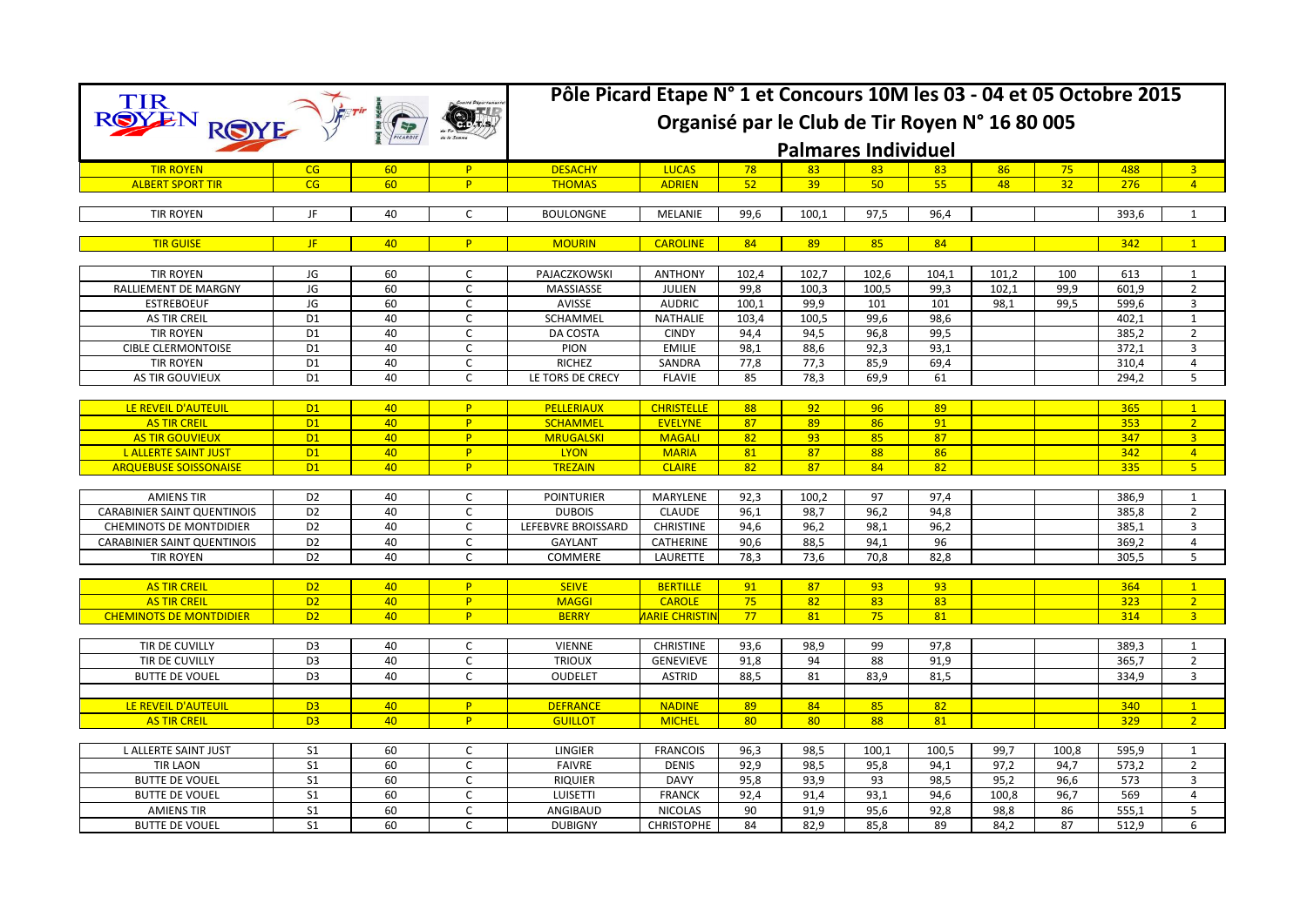|                                          |                                  |          |              | Pôle Picard Etape N° 1 et Concours 10M les 03 - 04 et 05 Octobre 2015 |                            |              |                 |            |                 |              |                 |                |                                  |  |
|------------------------------------------|----------------------------------|----------|--------------|-----------------------------------------------------------------------|----------------------------|--------------|-----------------|------------|-----------------|--------------|-----------------|----------------|----------------------------------|--|
| TIR<br>ROYEN                             |                                  |          |              | Organisé par le Club de Tir Royen N° 16 80 005                        |                            |              |                 |            |                 |              |                 |                |                                  |  |
| ROYE                                     |                                  |          |              |                                                                       |                            |              |                 |            |                 |              |                 |                |                                  |  |
|                                          |                                  |          |              | <b>Palmares Individuel</b>                                            |                            |              |                 |            |                 |              |                 |                |                                  |  |
| <b>L ALLERTE SAINT JUST</b>              | S <sub>1</sub>                   | 60       | C            | <b>DE-NEVE</b>                                                        | PIERRE                     | 81,1         | 87,3            | 84,6       | 78,9            | 80,6         | 81,5            | 494            | 7                                |  |
|                                          |                                  |          |              |                                                                       |                            |              |                 |            |                 |              |                 |                |                                  |  |
| <b>AS TIR CREIL</b>                      | S <sub>1</sub>                   | 60       | P.           | <b>LOBBE</b>                                                          | <b>CHARLES HENRY</b>       | 94           | 92 <sub>2</sub> | 91         | 97              | 90           | 92              | 556            | $\mathbf{1}$                     |  |
| <b>RALLIEMENT DE MARGNY</b>              | S <sub>1</sub>                   | 60       | P            | <b>VINCIATI</b>                                                       | <b>MICHAEL</b>             | 93           | 93              | 89         | 88              | 87           | 89              | 539            | 2                                |  |
| <b>AS TIR CREIL</b>                      | S <sub>1</sub>                   | 60       | P            | <b>DESDEVISES</b>                                                     | <b>EMANUEL</b>             | 91           | 91              | 87         | 92              | 86           | 90              | 537            | $\overline{3}$                   |  |
| <b>ARQUEBUSE SOISSONAISE</b>             | S <sub>1</sub>                   | 60       | P            | <b>TREZAIN</b>                                                        | <b>ROMARIC</b>             | 87           | 83              | 91         | 88              | 90           | 92              | 531            | $\overline{4}$                   |  |
| <b>TIR DE CUVILLY</b>                    | S <sub>1</sub>                   | 60       | P            | <b>BRUNET</b>                                                         | <b>CHRISTOPHE</b>          | 83           | 83              | 89         | 87              | 89           | 88              | 519            | 5 <sub>o</sub>                   |  |
| <b>BUTTE DE VOUEL</b>                    | S <sub>1</sub>                   | 60       | P.           | <b>MANTAUX</b>                                                        | <b>FREDERIC</b>            | 84           | 83              | 86         | 87              | 84           | 91              | 515            | 6 <sup>1</sup>                   |  |
| <b>ESCOPETTE PICARDE</b>                 | S <sub>1</sub>                   | 60       | P            | <b>SOULLARD</b>                                                       | <b>FREDERIC</b>            | 88           | 79              | 86         | 80              | 85           | 88              | 506            | $\overline{7}$                   |  |
| <b>CHÂTEAU THIERRY</b>                   | S <sub>1</sub>                   | 60       | P.           | <b>RICARD</b>                                                         | <b>GEOFFREY</b>            | 84           | 85              | 82         | 87              | 86           | 81              | 505            | 8                                |  |
| <b>CIBLE CLERMONTOISE</b>                | S <sub>1</sub>                   | 60       | P.           | <b>DUPONT</b>                                                         | <b>CEDRIC</b>              | 82           | 85              | 78         | 86              | 85           | 80              | 496            | 9                                |  |
| <b>AS TIR GOUVIEUX</b>                   | S <sub>1</sub>                   | 60       | P            | <b>BEAUMONT</b>                                                       | <b>NICOLAS</b>             | 83           | 89              | 76         | 78              | 85           | 83              | 494            | 10                               |  |
| <b>TIR ROYEN</b>                         | S <sub>1</sub>                   | 60       | P            | <b>DESACHY</b>                                                        | <b>DOMINIQUE</b>           | 77           | 81              | 86         | 84              | 79           | 84              | 491            | 11                               |  |
| <b>AS TIR GOUVIEUX</b>                   | S <sub>1</sub>                   | 60       | P            | <b>CABRAL</b>                                                         | <b>PAULO</b>               | 87           | 79              | 81         | 79              | 76           | 81              | 483            | 12                               |  |
| <b>TIR DE CUVILLY</b>                    | S <sub>1</sub>                   | 60       | P            | <b>ROUSSEAUX</b>                                                      | <b>NICOLAS</b>             | 78           | 79              | 79         | 80              | 76           | 86              | 478            | 13                               |  |
| <b>TIR ROLLOT</b>                        | S <sub>1</sub>                   | 60       | P            | <b>MAZET</b>                                                          | <b>ROBIN</b>               | 80           | 82              | 77         | 78              | 67           | 82              | 466            | 14                               |  |
| <b>TIR ROLLOT</b>                        | S <sub>1</sub>                   | 60       | P            | <b>MAZET</b>                                                          | <b>HUGO</b>                | 77           | 78              | 88         | 74              | 71           | 71              | 459            | 15                               |  |
| <b>ALBERT SPORT TIR</b>                  | S <sub>1</sub>                   | 60       | P            | <b>FRONTIERE</b>                                                      | <b>RAYMOND</b>             | 68           | 83              | 81         | 80              | 77           | 69              | 458            | 16                               |  |
| <b>TIR ROYEN</b>                         | S <sub>1</sub>                   | 60       | P            | <b>RICHEZ</b>                                                         | <b>GAETAN</b>              | 78           | 79              | 68         | 78              | 68           | 70              | 441            | 17                               |  |
| <b>ALBERT SPORT TIR</b>                  | S <sub>1</sub>                   | 60       | P            | <b>LHOTELLIER</b>                                                     | <b>GUILLAUME</b>           | 70           | 79              | 72         | 63              | 76           | 77              | 437            | 18                               |  |
| <b>TIR ROYEN</b>                         | S <sub>1</sub>                   | 60       | P            | <b>LOUBIER</b>                                                        | <b>HERVE</b>               | 65           | 66              | 68         | 70 <sup>°</sup> | 69           | 70 <sup>°</sup> | 408            | 19                               |  |
|                                          | S <sub>2</sub>                   |          | $\mathsf C$  |                                                                       |                            |              |                 |            |                 |              |                 |                |                                  |  |
| <b>TIR ROYEN</b>                         | S <sub>2</sub>                   | 60<br>60 | $\mathsf{C}$ | <b>REMY</b><br><b>NEVE</b>                                            | <b>PHILIPPE</b>            | 99,4         | 91,7            | 99,9       | 99,7            | 101,3        | 99,6            | 591,6          | $\mathbf{1}$                     |  |
| RALLIEMENT DE MARGNY                     |                                  | 60       | $\mathsf{C}$ | <b>MATAGNE</b>                                                        | <b>DANIEL</b>              | 89,8<br>91,5 | 94,8<br>95,5    | 94<br>96   | 94,5<br>89,7    | 92,6         | 95,7<br>84,8    | 561,4<br>546,7 | $\overline{2}$<br>$\overline{3}$ |  |
| RALLIEMENT DE MARGNY<br><b>TIR GUISE</b> | S <sub>2</sub><br>S <sub>2</sub> | 60       | $\mathsf{C}$ | CAUDRON                                                               | LAURENT<br><b>PHILIPPE</b> | 88,9         | 88              |            |                 | 89,2<br>90   | 92,9            | 542,9          | $\overline{4}$                   |  |
| <b>BUTTE DE VOUEL</b>                    | S <sub>2</sub>                   | 60       | C            |                                                                       | <b>BERNARD</b>             | 90,8         | 85,9            | 92,5<br>90 | 90,6            |              |                 | 538,8          | 5                                |  |
| <b>TIR ROYEN</b>                         | S <sub>2</sub>                   | 60       | $\mathsf{C}$ | <b>FAUQUET</b>                                                        | <b>GERARD</b>              | 86,3         | 83,8            | 85,2       | 90,5<br>87,4    | 88,8<br>91,8 | 92,8<br>89,7    | 524,2          | 6                                |  |
| AS TIR GOUVIEUX                          | S <sub>2</sub>                   | 60       | $\mathsf{C}$ | <b>PINGEOT</b><br><b>BOCHER</b>                                       | <b>FREDERIC</b>            | 81           | 82,8            | 78         | 87,2            | 82,1         | 83,8            | 494,9          | $\overline{7}$                   |  |
| <b>L ALLERTE SAINT JUST</b>              | S <sub>2</sub>                   | 60       | $\mathsf C$  | <b>JEAN</b>                                                           | LAURENT                    | 72,6         | 84              | 82         | 89,3            | 83,3         | 77,1            | 488,3          | 8                                |  |
| <b>AMIENS TIR</b>                        | S <sub>2</sub>                   | 60       | $\mathsf{C}$ | <b>LUCQUET</b>                                                        | <b>BRUNO</b>               | 82,9         | 68,6            | 72,2       | 80,3            | 73,4         | 74,6            | 452            | 9                                |  |
|                                          |                                  |          |              |                                                                       |                            |              |                 |            |                 |              |                 |                |                                  |  |
| <b>ALBERT SPORT TIR</b>                  | S <sub>2</sub>                   | 60       | P            | <b>RONNELLE</b>                                                       | <b>XAVIER</b>              | 97           | 90 <sub>o</sub> | 90         | 91              | 93           | 92              | 553            | $\mathbf{1}$                     |  |
| <b>ALBERT SPORT TIR</b>                  | S <sub>2</sub>                   | 60       | P            | <b>LEGAY</b>                                                          | <b>FRANCIS</b>             | 90           | 92              | 96         | 93              | 87           | 92              | 550            | $\overline{2}$                   |  |
| <b>CIBLE CLERMONTOISE</b>                | S <sub>2</sub>                   | 60       | P.           | <b>COCKENPOT</b>                                                      | <b>CHRISTIAN</b>           | 89           | 88              | 96         | 93              | 86           | 93              | 545            | $\overline{3}$                   |  |
| <b>AS TIR CREIL</b>                      | S <sub>2</sub>                   | 60       | P.           | <b>MAGGI</b>                                                          | <b>MARC</b>                | 87           | 85              | 92         | 90              | 91           | 92              | 537            | $\overline{4}$                   |  |
| <b>TIR TRACY</b>                         | S <sub>2</sub>                   | 60       | <b>P</b>     | <b>LANGLOIS</b>                                                       | <b>DANIEL</b>              | 84           | 89              | 88         | 89              | 91           | 93              | 534            | 5 <sup>1</sup>                   |  |
| <b>CIBLE CLERMONTOISE</b>                | S <sub>2</sub>                   | 60       | P.           | <b>LONGA</b>                                                          | <b>CLAUDE</b>              | 85           | 89              | 93         | 91              | 85           | 88              | 531            | 6 <sup>1</sup>                   |  |
| <b>TIR LAON</b>                          | S <sub>2</sub>                   | 60       | P            | <b>MEZZAROBBA</b>                                                     | <b>JEAN BAPTISTE</b>       | 90           | 86              | 88         | 87              | 88           | 92              | 531            | $7^{\circ}$                      |  |
| <b>AMIENS TIR</b>                        | S <sub>2</sub>                   | 60       | P            | <b>VANMERRIS</b>                                                      | <b>FABRICE</b>             | 89           | 90 <sup>°</sup> | 89         | 88              | 84           | 90              | 530            | 8 <sup>°</sup>                   |  |
| <b>TIR TRACY</b>                         | S <sub>2</sub>                   | 60       | P            | <b>JEDRZEJEWSKI</b>                                                   | <b>GREGORY</b>             | 84           | 93              | 86         | 92              | 89           | 85              | 529            | 9                                |  |
| <b>TIR TRACY</b>                         | S <sub>2</sub>                   | 60       | P            | <b>TRISTAN</b>                                                        | <b>FRANCIS</b>             | 84           | 91              | 88         | 90              | 89           | 85              | 527            | 10                               |  |
| <b>TIR LA FERE</b>                       | S <sub>2</sub>                   | 60       | P            | <b>LAMBERT</b>                                                        | <b>DANIEL</b>              | 89           | 92              | 80         | 90              | 92           | 84              | 527            | 11                               |  |
| <b>TIR ROYEN</b>                         | S <sub>2</sub>                   | 60       | P            | <b>FENDORF</b>                                                        | <b>XAVIER</b>              | 89           | 80              | 85         | 89              | 92           | 91              | 526            | 12                               |  |
| <b>TIR ROYEN</b>                         | S <sub>2</sub>                   | 60       | P.           | <b>KLUCK</b>                                                          | <b>FREDERIC</b>            | 92           | 87              | 83         | 92              | 89           | 83              | 526            | 13                               |  |
|                                          |                                  |          |              |                                                                       |                            |              |                 |            |                 |              |                 |                |                                  |  |